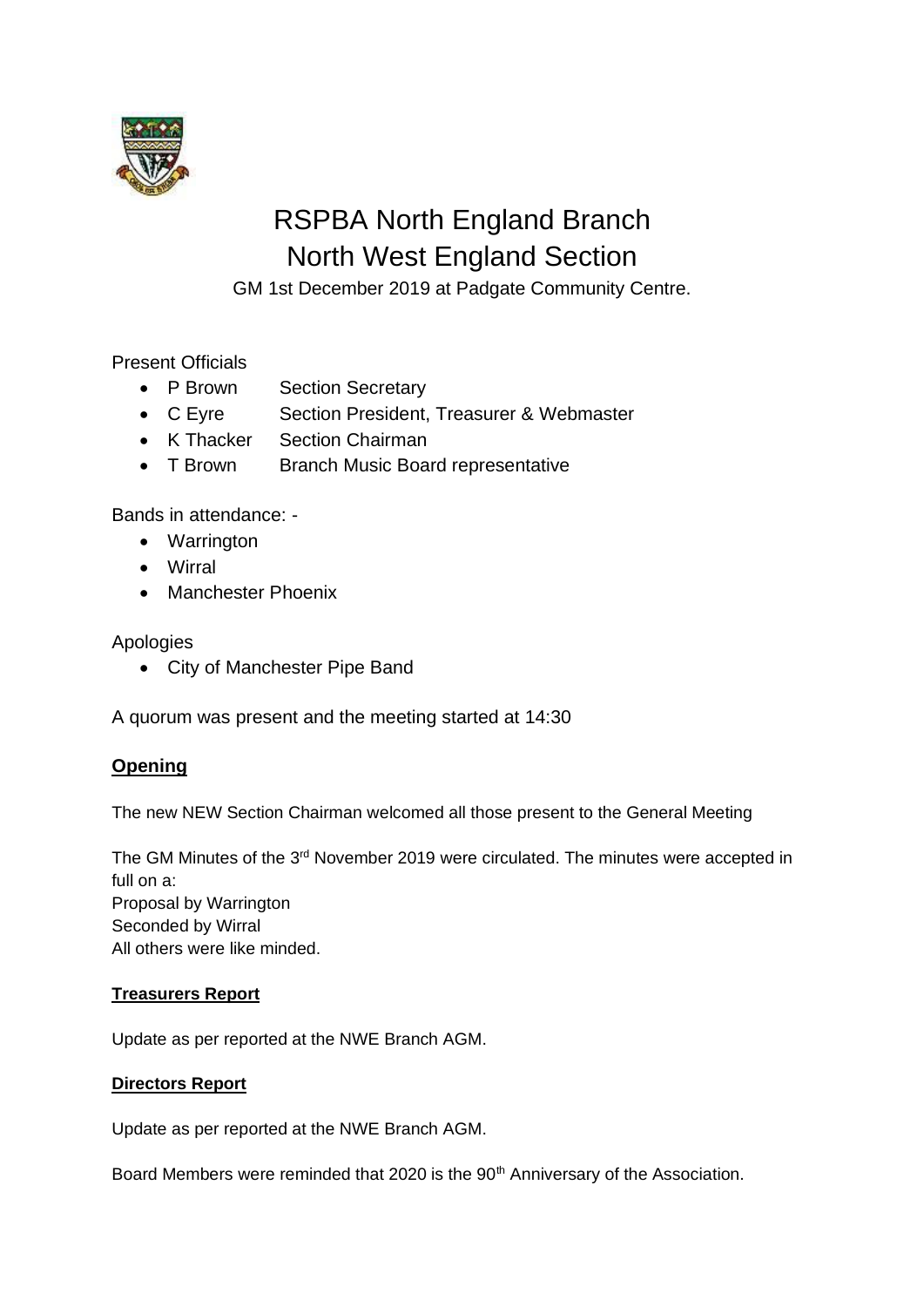Articles of Association Review is progressing, the final details to be included in the order paper have yet to be verified. Draft details from the Standing Orders and Steering Committee were circulated at the meeting.

#### **Music Board Report**

Update as per reported at the NWE Branch AGM.

#### **2020 Playing Requirements**

|                   | $1st$ Major  | 2 <sup>nd</sup> Major | 3 <sup>rd</sup> Major | 4 <sup>th</sup> Major | <b>Worlds Heats</b><br>if required<br>Friday | World's<br>heats<br>Saturday if<br>required | World's<br>Finals |
|-------------------|--------------|-----------------------|-----------------------|-----------------------|----------------------------------------------|---------------------------------------------|-------------------|
| Grade 1           | Medley       | <b>MSR</b>            | Medley                | <b>MSR</b>            | MSR/Medley                                   |                                             | MSR/Medley        |
| Grade 2           | <b>MSR</b>   | Medley                | <b>MSR</b>            | Medley                |                                              | <b>MSR</b>                                  | Medley            |
| Grade<br>3A/3B    | Medley       | <b>MSR</b>            | Medley                | <b>MSR</b>            |                                              | Medley                                      | <b>MSR</b>        |
| Grade<br>Juv.     | <b>MSR</b>   | Medley                | <b>MSR</b>            | Medley                |                                              | N/A                                         | Medley            |
| Grade<br>4A N/J A | <b>MSR</b>   | <b>MSR</b>            | <b>MSR</b>            | <b>MSR</b>            |                                              | <b>MSR</b>                                  | <b>MSR</b>        |
| Grade<br>4B N/J B | 2/4<br>March | 2/4<br>March          | 2/4<br>March          | 2/4 March             |                                              | 2/4 March                                   | 2/4 March         |

- (1) Grade 4A & Nov/ Juv. A- 4 Parts of March, Strathspey & Reel either 4 parted or 2 x 2 Parts each from the prescribed tunes list.
- (2) Grade 4B & Nov. Juv.  $B 4 \times 2$  parts of 2/4 Marches from the prescribed tunes list

# **2020 NEW Section Competitions / (and workshop).**

The events are open to all branches, to increase the viability of the events and vary the competition. Within each section of the open competition, confined section results will also be announced. The entry forms are available on the NWE Website.

Venues continue to be sought. It is envisaged we will be able to hold some in Manchester however provisionally St Josephs, Birkenhead has been booked.

Chris will contact Cameron regarding his availability for adjudication and to see if he has recommendations for others who may be interested. They will be contacted and requested to be allocated through headquarters.